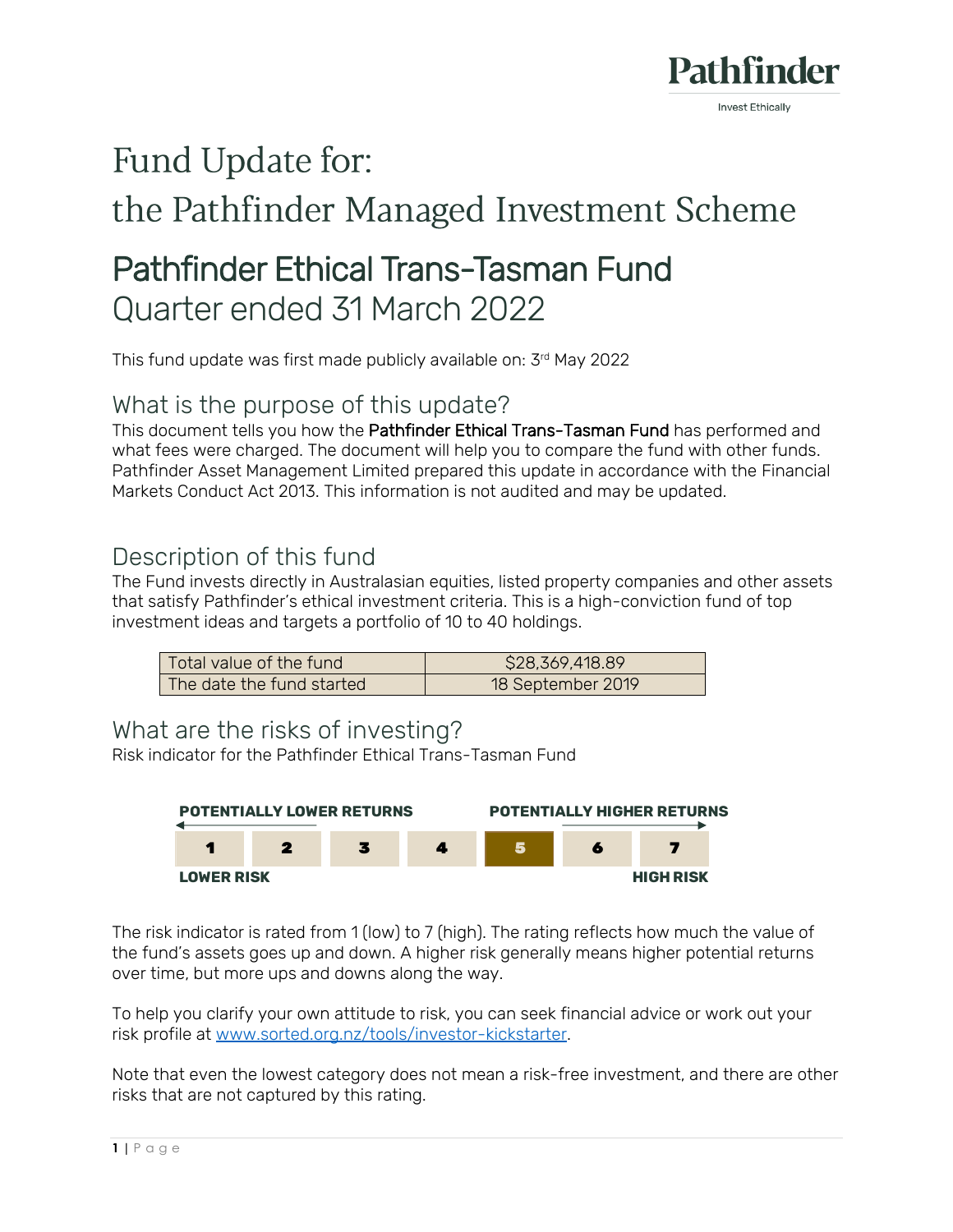

This risk indicator is not a guarantee of a fund's future performance. The risk indicator is based on the returns data for the last 5 years. While risk indicators are usually relatively stable, they do shift from time to time. The risk indicator will continue to be updated in future fund updates.

See the Product Disclosure Statement (PDS) for more information about the risks associated with investing in this fund. Also, see *Note 1* for information on the risk indicator calculation.

## How has the fund performed?

|                                               | <b>Past Year</b> |
|-----------------------------------------------|------------------|
| Annual return                                 |                  |
| (after deductions for charges and tax)        | -0.64%           |
| Annual return                                 |                  |
| (after deductions for charges but before tax) | $-0.25%$         |
| Market index annual return                    |                  |
| (reflects no deductions for charges and tax)  | 5.23%            |

The market index annual return is based on a 50/50 composite of the NZX50 index and the ASX200 index (Gross of dividend and tax; 50% hedged to NZD).

Additional information about the index is available on the offer register at [www.business.govt.nz/disclose](http://www.business.govt.nz/disclose) (search Offers, using Offer OFR10780, Documents, Other Material Information).

#### Annual return graph

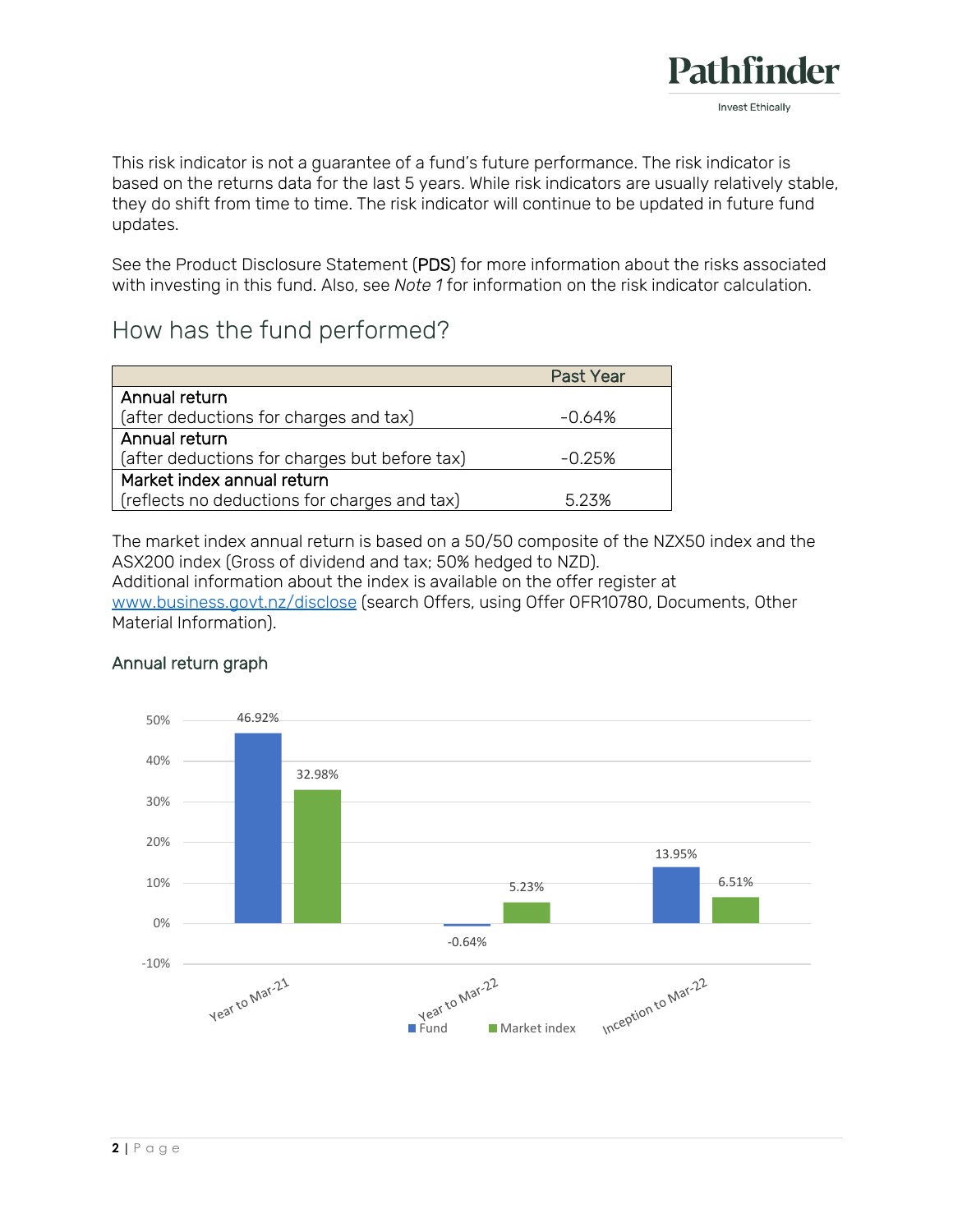

This shows the return after fund charges and tax for each year ending 31 March since the fund started. The last bar shows the average annual return since the fund started, up to 31 March 2022.

Important: this does not tell you how the fund will perform in the future.

Returns in this update are after tax at the highest prescribed investor rate (PIR) of tax for an individual New Zealand resident. Your tax may be lower.

#### What fees are investors charged?

Investors in the Pathfinder Ethical Trans-Tasman Fund are charged fund charges. In the year to 31 March 2022 these were:

| % of net asset value |
|----------------------|
|                      |
|                      |
|                      |
|                      |
|                      |
|                      |
|                      |

\*All amounts exclude any applicable GST

Investors may also be charged individual action fees for specific actions or decisions (for example, for withdrawing from or switching funds). See the PDS for more information about those fees.

Small differences in fees and charges can have a big impact on your investment over the long term.

## Example of how this applies to an investor

Angela had \$10,000 in the fund at the start of the year and did not make any further contributions. At the end of the year, Angela incurred a loss after fund charges were deducted of \$25 (that is -0.25% of her initial \$10,000). Angela did not pay any other charges. This gives Angela a total loss after charges and tax of \$64 for the year.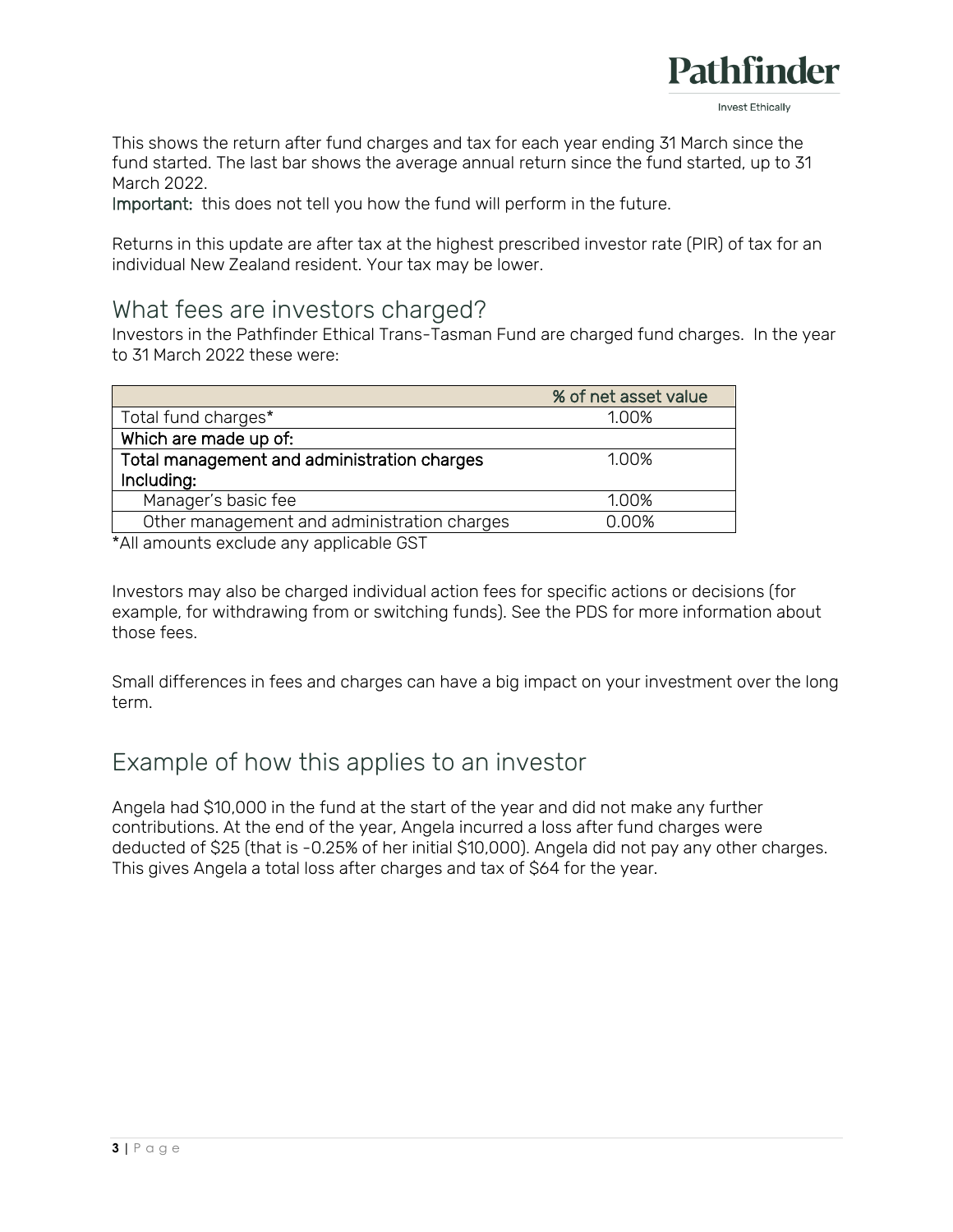

## What does the fund invest in?

This shows the type of assets that the fund invests in. Actual investment mix<sup>2</sup>



#### Target investment mix

| <b>Australasian Equities</b> | 90% |
|------------------------------|-----|
| <b>Listed Property</b>       | 5%  |
| Other                        | 5%  |

## Top 10 investments<sup>2</sup>

|                | <b>Name</b>                       | Percentage<br>of fund net<br>assets | <b>Type</b>               | <b>Country</b> | <b>Credit rating</b> |
|----------------|-----------------------------------|-------------------------------------|---------------------------|----------------|----------------------|
| 1              | National Australia Bank<br>Ltd    | 6.32%                               | Australasian equities     | AU             | N/A                  |
| $\overline{2}$ | Infratil Ltd                      | 6.08%                               | Australasian equities     | NZ.            | N/A                  |
| $\overline{3}$ | Telstra Corp Ltd                  | 5.82%                               | Australasian equities     | AU             | N/A                  |
| $\overline{4}$ | Ebos Group Ltd                    | 5.55%                               | Australasian equities     | NZ             | N/A                  |
| 5              | <b>CSL Limited</b>                | 4.82%                               | Australasian equities     | AU             | N/A                  |
| 6              | Oceania Healthcare<br>Limited     | 4.13%                               | Australasian equities     | NZ             | N/A                  |
| $\overline{7}$ | Fisher & Paykel<br>Healthcare Ltd | 4.07%                               | Australasian equities     | NZ             | N/A                  |
| 8              | <b>NEXTDC Ltd</b>                 | 4.00%                               | Listed property           | AU             | N/A                  |
| 9              | Spark New Zealand Ltd             | 4.00%                               | Australasian equities     | NZ.            | N/A                  |
| 10             | Cash at Bank - NZD -<br>Westpac   | 3.85%                               | Cash and cash equivalents | NZ             | AA-                  |

The top 10 investments make up 48.63% of the net asset value of the fund.